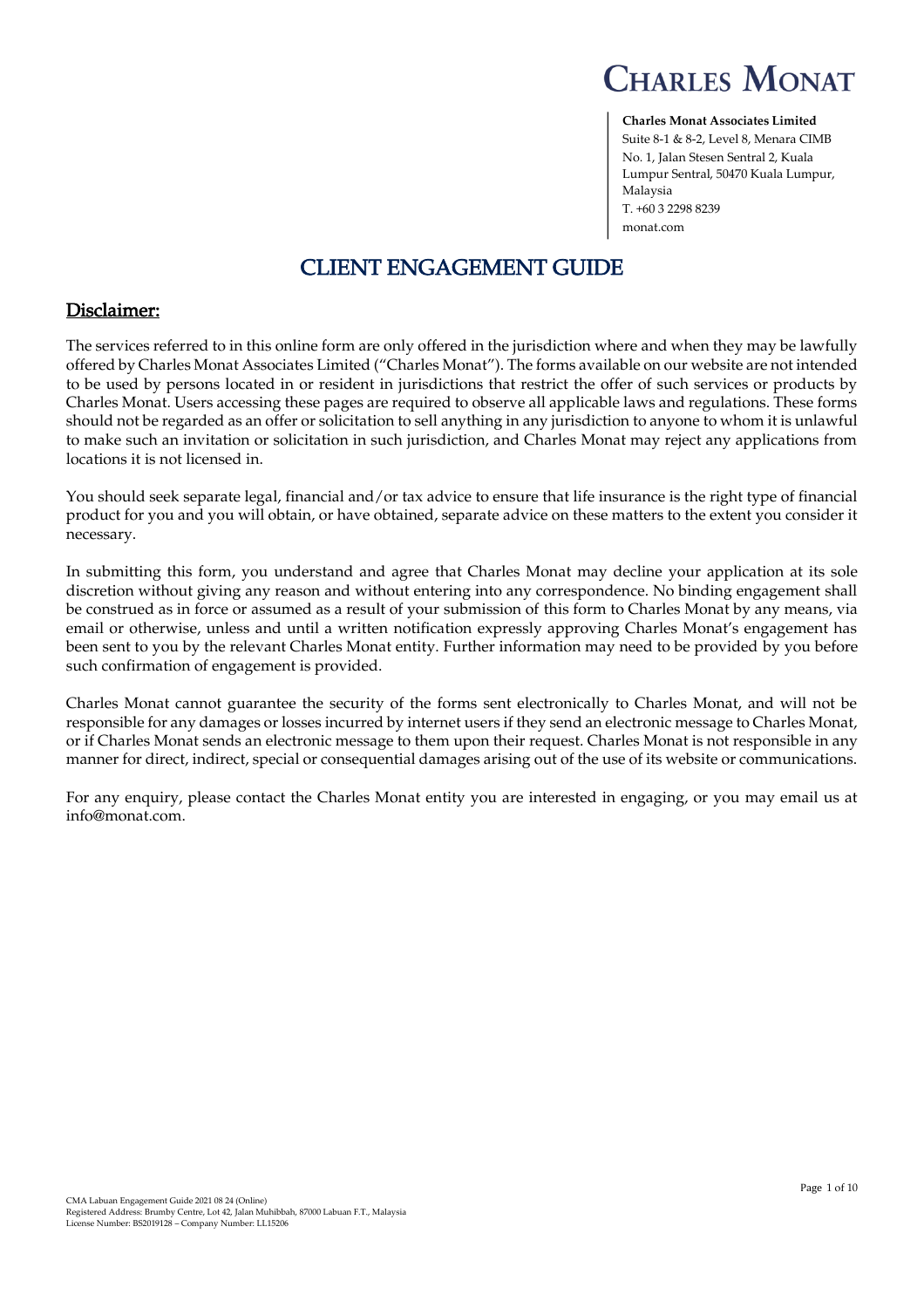**Charles Monat Associates Limited** Suite 8-1 & 8-2, Level 8, Menara CIMB No. 1, Jalan Stesen Sentral 2, Kuala Lumpur Sentral, 50470 Kuala Lumpur, Malaysia T. +60 3 2298 8239 monat.com

*The purpose of this document is to describe our professional relationship and the services we will provide you (except for services, if any, which we are providing under the terms of a separate written agreement executed by you and us).* 

### *INTRODUCTION*

*Charles Monat Associates Ltd, Colony @ KL Sentral, Office 18, Unit 37-02 (East Wing), Level 37 Q Sentral, No 2A, Jalan Stesen Sentral 2, Kuala Lumpur Sentral, 50470 Malaysia ("Charles Monat Labuan") is a Licensed Insurance Broker as defined in the Labuan Financial Services and Securities Act 2010 (License Number BS2019128) and regulated by the Labuan Financial Services Authority [\(www.labuanibfc.com\)](http://www.labuanibfc.com/)* and we follow the rules and principles *established by our company for our insurance business activities.* 

*Charles Monat Labuan is part of Charles Monat, which provides insurance advice and planning support to high net-worth individuals, families and businesses.* 

*We are a leading intermediary and offer advisory services in relation to your insurance planning requirements. In the absence of any agreement to the contrary, this document sets out the terms of our relationship with you (our "client") for our provision to you of insurance broking services as set out herein.* 

*You have approached Charles Monat Labuan and have asked Charles Monat Labuan to act as your insurance broker. We normally act for you. However, Charles Monat Labuan may from time to time provide appropriate information to the life insured (even if you are not the life insured) and/or to trustees of any trust and/or to the directors of any company which is set up by you, or by third parties on your behalf, in connection with the insurance you may take out.*

*This document takes effect from the approval of submission by Charles Monat, supersedes any agreement that may have been previously sent to you by us and supplements the Engagement Notice. Your direction to bind coverage and/or your payment related to your insurance placement will be deemed to be your signed, written agreement to be bound by the provisions of this document. We particularly draw your attention to the following sections:*

- *• Your Responsibilities*
- *• Our Remuneration*
- *• Limit of Liability*
- *• Conflicts of Interest*
- *• Complaints*

*In this document "we", "us" and "our" refers to Charles Monat Labuan. "You" and "your" refers to the policyholder which will legally own the policy arranged. "Notice of engagement" means as applicable the notice agreed by the prospective life insured or the legal policyholder, where different to the life insured, in connection with Charles Monat Labuan providing advice on insurance products and solutions.* 

*You should contact us if there is anything in this document that you do not understand or with which you disagree.*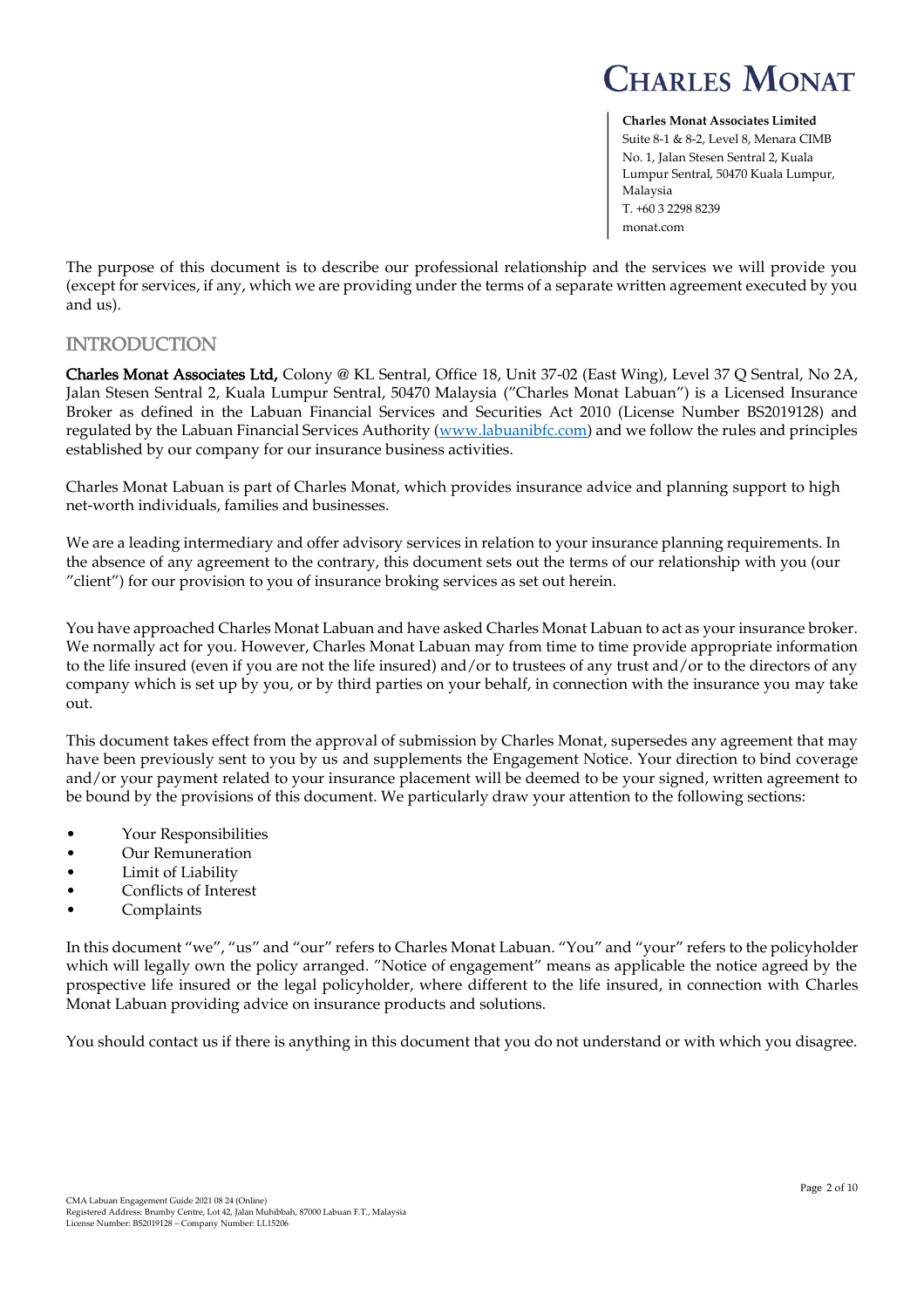**Charles Monat Associates Limited** Suite 8-1 & 8-2, Level 8, Menara CIMB No. 1, Jalan Stesen Sentral 2, Kuala Lumpur Sentral, 50470 Kuala Lumpur, Malaysia T. +60 3 2298 8239 monat.com

#### *OUR SERVICES*

 *We are not tied to any one insurer. We are committed to acting in your best interests at all times in providing services to you.* 

*We recommend and arrange insurance with insurers according to the nature of the product required. We will act in accordance with your objectives, which will be established before advice is given, or arrange transactions according to your instructions.* 

*For the avoidance of doubt, Charles Monat Labuan cannot advise you on tax or legal matters or any investments or financial products other than insurance. You may wish to seek separate advice to ensure that insurance is the right type of financial product for you. Some life insurance policies allow you discretion regarding the investments that support the value of the policy. If you purchase such a policy, Charles Monat Labuan will not advise on those investments and we recommend that you seek appropriate professional advice as the performance of the investments selected can have an effect on the policy value and continuation. Charles Monat Labuan has no responsibility or liability to you arising out of those issues or for verifying whether you can enter into any insurance product without*  being in breach of any legal, tax, currency control or regulatory requirements applicable to you. More generally, we *do not offer advice in relation to tax, ownership structures, accounting, regulatory or legal matters (including sanctions), financial planning, investment advice or investment management services and you should take separate advice as you consider necessary regarding such matters.*

*Charles Monat Labuan is licensed in Labuan, Malaysia and so, if you are not a resident of Malaysia, Charles Monat Labuan will not be licensed to carry out insurance activities in the jurisdiction in which you reside. Also the insurers with whom we will seek to place your cover may be based and licensed outside the jurisdiction in which you are resident.*

#### *NEGOTIATION AND PLACING*

*We will discuss with you your insurance requirements, including the scope of cover, the limits to be sought and cost. Upon receipt of your instructions, whether written or oral, we will endeavour to satisfy your insurance requirements. For such purposes, we may request offers and source insurance policies from one or several insurance companies as mentioned above.*

*During the course of the underwriting of your insurance, we will endeavour to keep you informed of the progress of our negotiations and identify any impediments to obtaining the coverage sought by you. We will use reasonable endeavours to implement your insurance programme, subject to available insurers, before the intended date of inception, renewal (if applicable) or extension of cover (whichever is appropriate).*

We will provide you with information about the insurance cover to be recommended to you to enable you to decide *whether to accept the insurance cover available. As your insurance intermediary we will answer any questions you may have on the proposed cover, its benefits, placement structure, restrictions, exclusions and conditions. We shall provide you with details of all the insurer quotations we recommend as options.* 

#### *MEDICAL EXAMINATION AND HANDLING OF MEDICAL INFORMATION*

*Insurers will require the life insured to undergo a medical examination in order to obtain information which they will use to provide quotes for insurance products. We will arrange the medical examination for the life insured with a clinic approved by insurers, at a time convenient to the life insured. We will pay for the medical examination and if you later decide to buy an insurance policy, we may be reimbursed for the cost by insurers. If the life insured chooses to change or cancel any medical appointments and additional costs arise, then we may ask you to cover such additional expenses.*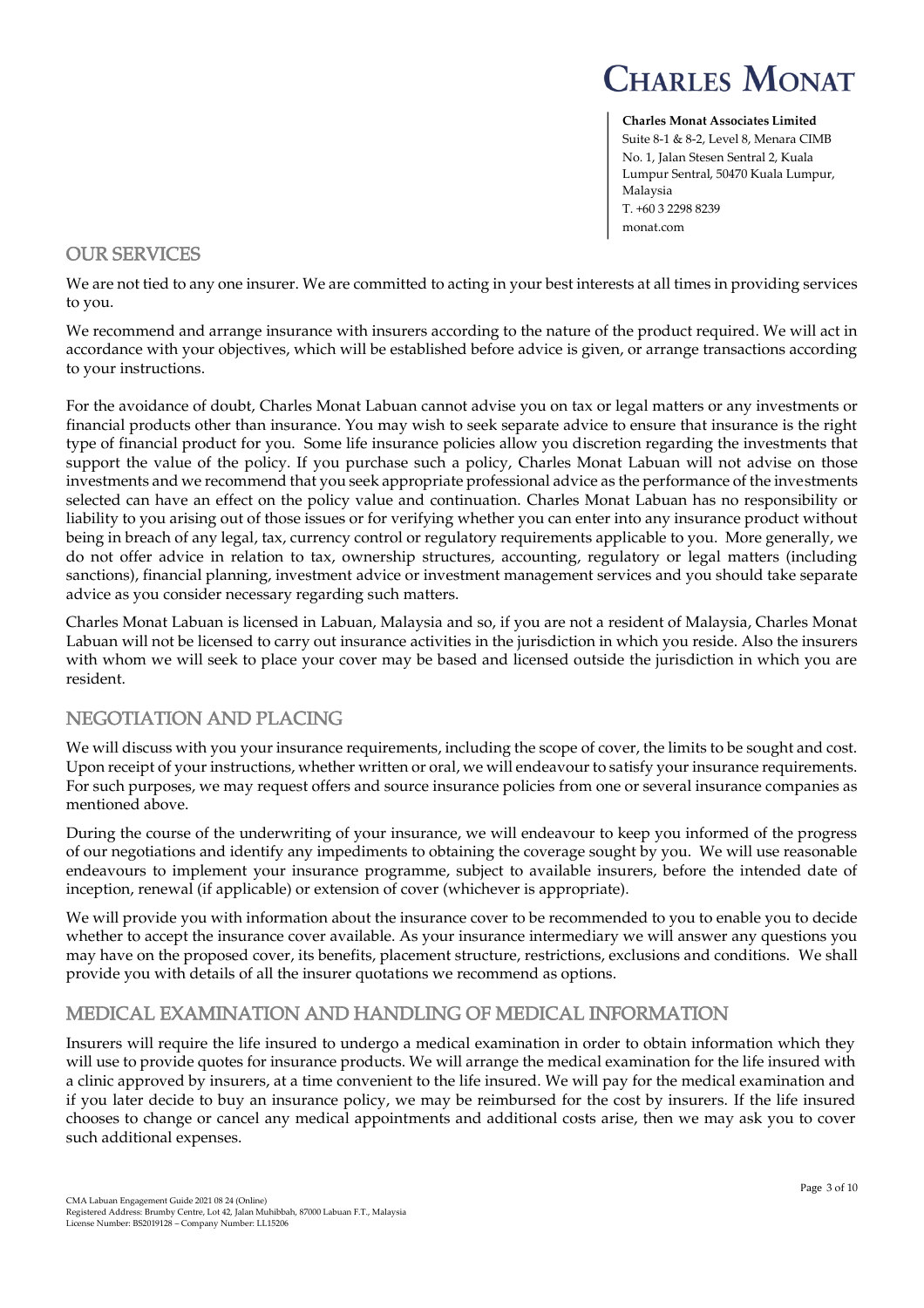**Charles Monat Associates Limited** Suite 8-1 & 8-2, Level 8, Menara CIMB No. 1, Jalan Stesen Sentral 2, Kuala Lumpur Sentral, 50470 Kuala Lumpur, Malaysia T. +60 3 2298 8239 monat.com

*Unless agreed otherwise, the results of the life insured's medical examination will be sent directly from the clinic to Charles Monat Labuan, so that we can ensure that the underwriting submission sent to insurers includes the life insured's medical report, without which the insurers cannot provide quotes for insurance.* 

## *NOTICE OF ENGAGEMENT /POWER OF ATTORNEY*

In the course of our business we will provide you with a notice to allow us to represent you in relation to any *negotiations conducted with insurers and to obtain detailed quotes in the most efficient manner. We may also ask any prospective policyholder, not being the life insured, to sign a power of attorney. Again this will allow us to represent the policyholder in relation to any negotiations conducted with insurers concerning the policy.* 

#### *MARKET SECURITY/LICENSING OF INSURERS*

*We assess the financial soundness of the proposed insurers and markets we recommend using public information including that produced by recognized rating agencies. However, we will not in any circumstances act as an insurer nor will we guarantee or otherwise warrant the solvency of any insurer or market used for your requirements. As a consequence, the decision regarding the suitability of any insurer or market rests with you. If you have any concerns regarding any insurers chosen for your insurance requirements you must advise us as soon as possible and we will discuss them with you.*

### *DOCUMENTS AND CLAIMS*

*Unless otherwise agreed, we will send you documentation confirming the basis of the cover secured on your behalf, including details of the insurers, with a debit note or remittance notice, where applicable, showing separately all the amounts payable. The dates that the money is due will be clearly stated to you. We will forward any policy*  documents and related relevant information disclosed by insurers, if applicable, and any amendments or *endorsements to your policy as soon as reasonably practicable.*

*Except where we agree in writing with you otherwise, we will provide our claims mediation services for you or your legal representative(s) during the period of our appointment for the policies placed by us. Our claims mediation services include, upon receiving the required information from you or your legal representative(s), the notification of the claim or circumstances to insurers and assisting you or your legal representative(s) in the resolution of the claim. Where claims are to be dealt by you or your legal representative(s) with insurers directly, we will provide advice and support as requested.*

### *ADDITIONAL SERVICES*

*If requested, available and appropriate we may agree to provide you with a number of additional services which fall outside our core service provision. Such services may be subject to the agreement of additional remuneration.*

### *ELECTRONIC COMMUNICATIONS*

*We may communicate with each other and with other parties with whom we need to communicate in order to provide services to you, by electronic mail, sometimes attaching further electronic data, where we have each expressed a wish for that to happen. By engaging in this method of communication we and you accept the inherent*  risks (including the security risks of interception of or unauthorized access to such communications, the risks of *corruption of such communications and the risks of viruses or other harmful devices). Notwithstanding that we have reasonable virus checking procedures on our system, you will be responsible for virus checking all electronic communications sent to you. You will also be responsible for checking that messages received are complete. In the event of a dispute neither of us will challenge the legal evidential standing of an electronic document and our system shall be deemed the definitive record of electronic communications and documentation.*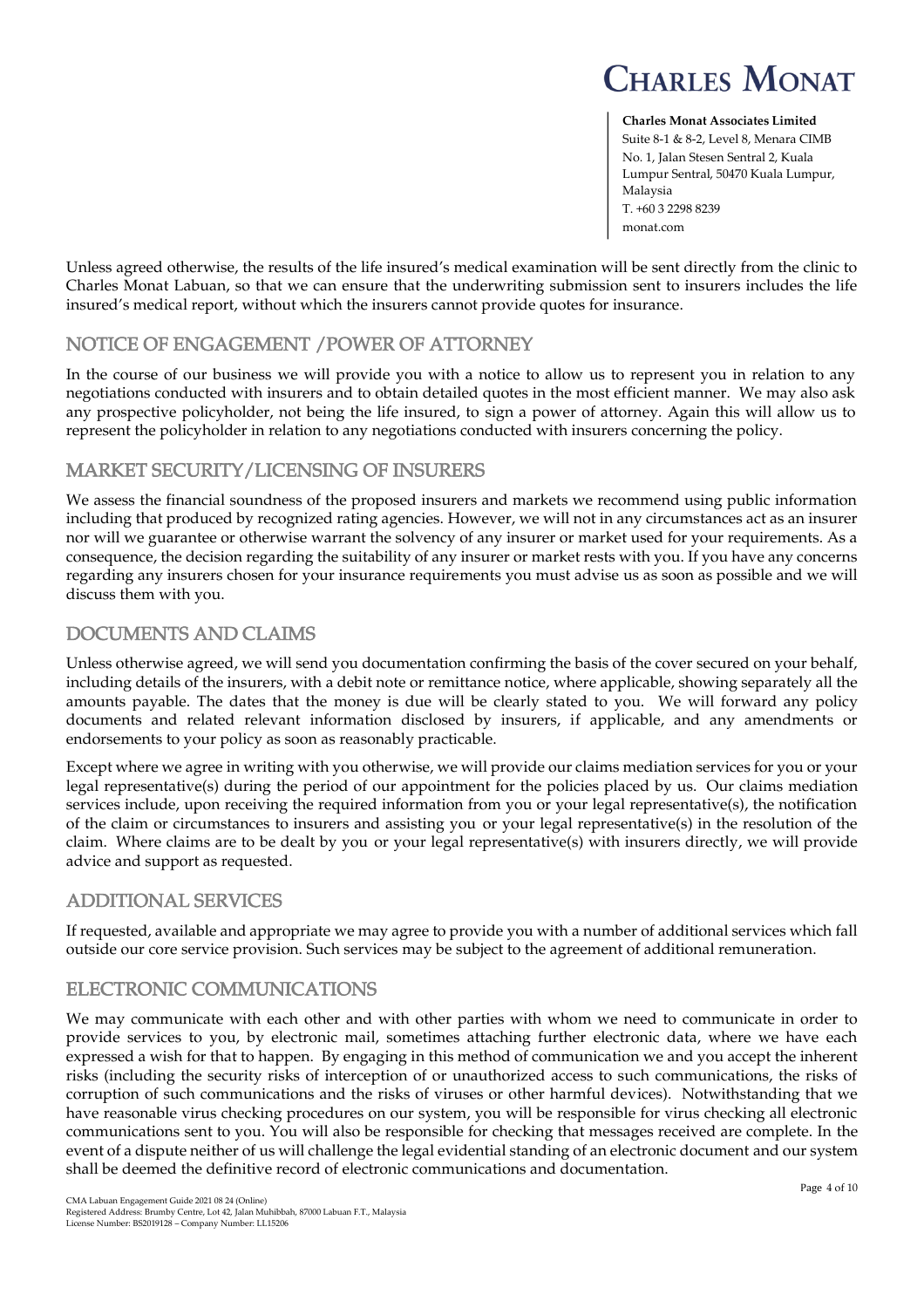**Charles Monat Associates Limited** Suite 8-1 & 8-2, Level 8, Menara CIMB No. 1, Jalan Stesen Sentral 2, Kuala Lumpur Sentral, 50470 Kuala Lumpur, Malaysia T. +60 3 2298 8239 monat.com

*You should also be aware that our systems security devices block certain file extensions, including but not limited to: .rar, .text, .vbs, .mpeg, .mp3, .cmd, .cpl, .wav, .exe, .bat, .scr, .mpq, .avi, .com, .pif, .wma, .mpa, and .mpg. Emails attaching such files will not get through to us and no message will be sent to tell you they have been blocked.*

In certain jurisdictions, we may operate a paperless office system and/or hold documents on your behalf only in *electronic or digitized format. In these circumstances, we may operate a policy of destroying any hard copy documents that come into our possession for the purposes of providing our services to you. Where this is the case, you recognize that we may only ever be able to provide to you electronic or digitized versions of any documents that we hold on your behalf. You accept that, to the extent that you wish us to destroy or expunge from our systems any electronic or digitized versions of documents held on your behalf, we will not be able to destroy such documents that have become incorporated onto our hard drives or any other system onto which data is stored only for the purposes of disaster recovery.* 

### *SANCTIONS*

*The sanctions profile of different individual(s) and business (es) may differ on the basis of a number of complex factors, including business activity, type of good or product, nationality, ownership, control, and geographical location(s) of the parties involved. As regards the applicability of sanctions regimes, we are unable to give you legal or regulatory advice, nor can we guarantee or otherwise warrant the position of any insurer under existing or future*  sanctions regimes. As a consequence, applicable sanctions remain a matter for you and you should take such legal *advice as you deem appropriate in this regard. You should inform us of any insurance requirements you have which touch upon or are linked to sanctioned territories.*

*We will comply with all applicable sanctions regimes and legislation (whether currently existing or implemented in the future) and you are advised that where obliged by applicable sanctions legislation we may have to take certain actions which include but may not be limited to:*

- *freezing the account concerned; and/or*
- *refusing to handle or administer a claim which would benefit (directly or indirectly) a sanctioned entity or person, subject to exemption or obtaining a licence (which we might not get) or,*
- *refusing to administer the renewal of an existing insurance contract which would benefit (directly or indirectly) a sanctioned entity of person, subject to exemption or obtaining a licence (which we might not get).*

We cannot be held responsible for the actions of third parties (including but not limited to banks and exchange *institutions) who may have their own sanctions policy restrictions and constraints.*

#### *ANTI-MONEY LAUNDERING*

*To comply with applicable anti-money laundering regulations (if relevant for our activities) there are times when we may ask clients to confirm (or reconfirm) their identity. We may need to do this at the time you become a client or have been one for some time or for example, when checking details on proposal forms and transferring claims payments. This information may be shared with Charles Monat companies and where we deem necessary with regulatory or law enforcement bodies. Please note that we are prohibited from disclosing to you any report we may make based on knowledge or suspicion of money laundering, including the fact that such a report has been made.*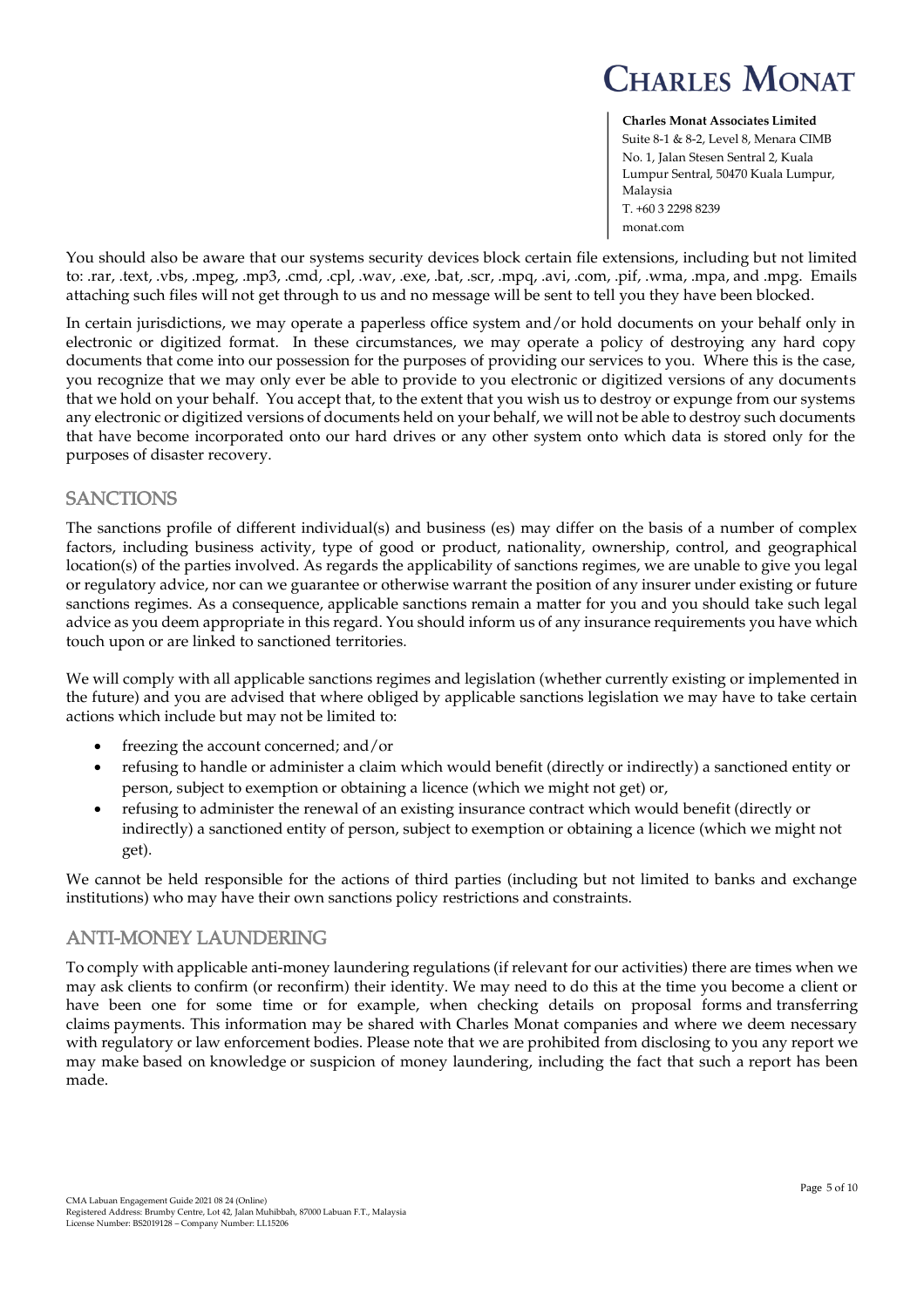

**Charles Monat Associates Limited** Suite 8-1 & 8-2, Level 8, Menara CIMB No. 1, Jalan Stesen Sentral 2, Kuala Lumpur Sentral, 50470 Kuala Lumpur, Malaysia T. +60 3 2298 8239 monat.com

*We have systems that protect our clients and ourselves against fraud and other crime and we may utilise the services of third parties in order to identify and verify clients. Client information can be used to prevent crime and trace those responsible. We may check your details against financial crime databanks. If false or inaccurate information is provided, we may be obliged to pass such details to regulatory agencies which may use this information.*

#### *YOUR RESPONSIBILITIES*

#### *FORMS*

*You will be required to complete and in many cases sign Charles Monat and insurer forms which may include questionnaires, consent and application documents. We will provide guidance but we are not able to complete the documents for you.* 

#### *DISCLOSURE OF INFORMATION*

*You are responsible for providing us with the information required in order to meet your insurance needs and for us to satisfy relevant regulatory requirements. It is also your responsibility to provide us with any and all information which is material. We will not be responsible for any consequences which may arise from any delay or failure by you to do so. You remain responsible for any decisions you make and for making any necessary disclosures to relevant tax or fiscal authorities.*

*All information which is material to your coverage requirements or which might influence insurers in deciding to accept your business, finalising the terms to apply and/or the cost of cover must be disclosed. There is no duty on insurers to make enquiries of you. Failure to make such disclosure may allow insurers to rescind or avoid the policy and/or refuse to pay all or part of a claim. This duty of disclosure applies equally at any renewal of your policies and on taking out new insurance policies. Please discuss with us if you have any doubts about what is material or have any concerns that we may not be aware of material information.*

#### *YOUR POLICY*

*You are responsible for reviewing the evidence of insurance cover to confirm that it accurately reflects the cover, conditions, limits and other terms that you require. Particular attention should be paid to any policy conditions and warranties, as failure to comply may invalidate your coverage and the claims notification provisions. If there are any discrepancies, you should consult us immediately.* 

*Further you should review the insurance premium payment terms which we advise you of. All premium payment terms must be met on time or your insurers may have the right to effect a notice of cancellation for non-payment of premium. We shall also advise of any charges which are additional to the insurance premium. We or your insurer*  will forward any policy documents, if applicable, and any amendments or endorsements to your policy as soon as *reasonably practicable.*

#### *CLAIMS AND SURRENDER OR CANCELLATION OF POLICIES*

*You or your legal representative(s) are responsible for notifying claims or potential circumstances that may give rise to a claim in accordance with your insurance contract. To ensure full protection under your policy or similar documentation you should familiarize yourself with the coverage conditions or other procedures immediately relating to claims and to the notification of those claims. Failure to adhere to the notification requirements, particularly timing, as set out in the policy or other coverage document, may entitle insurers to deny a claim. In presenting a claim it is the responsibility of you or your legal representative(s) to disclose all facts which are material to the claim. It is important to keep your policy documents in a secure place.*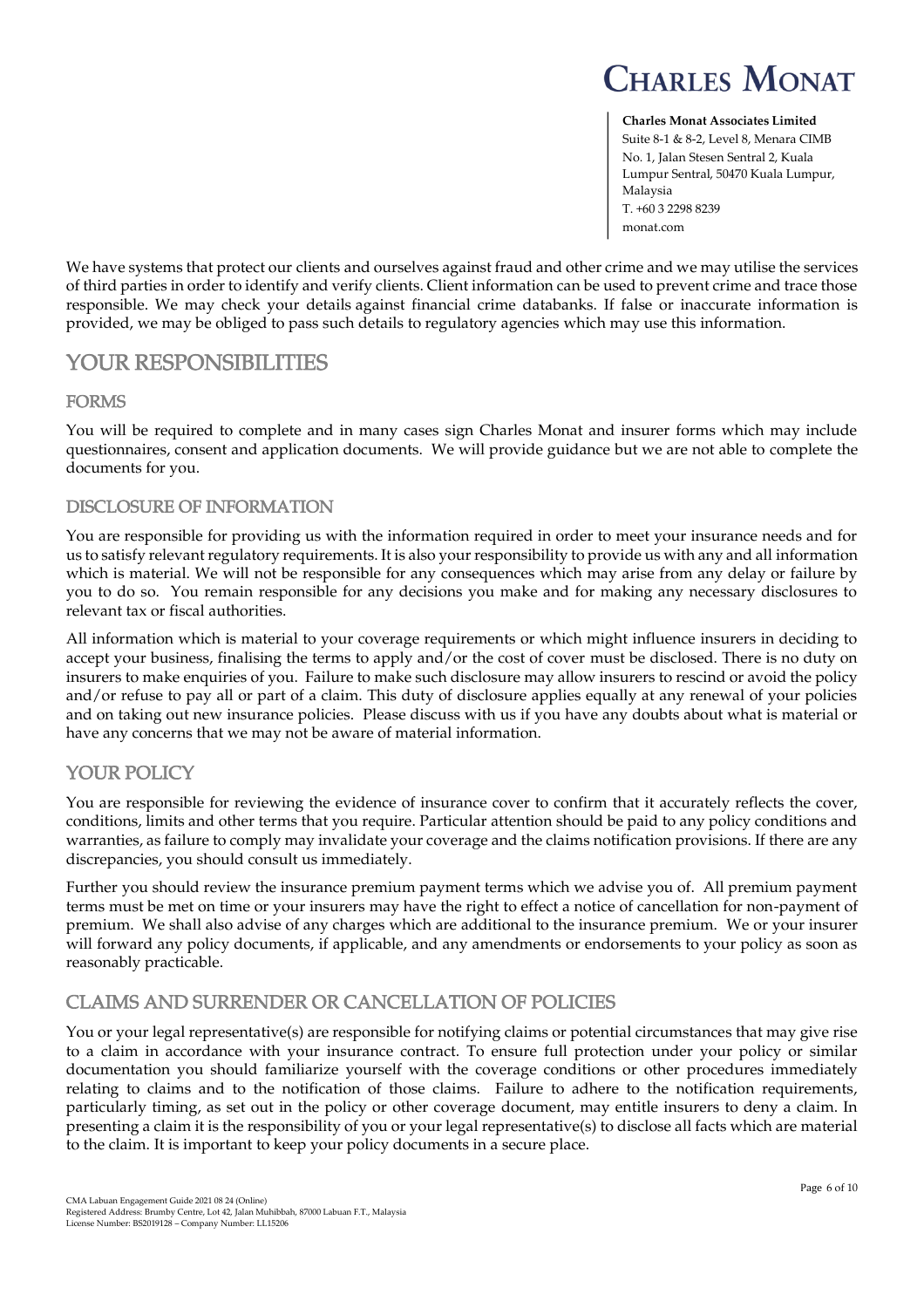**Charles Monat Associates Limited** Suite 8-1 & 8-2, Level 8, Menara CIMB No. 1, Jalan Stesen Sentral 2, Kuala Lumpur Sentral, 50470 Kuala Lumpur, Malaysia T. +60 3 2298 8239 monat.com

*If you wish to surrender (fully or partially) or cancel your policy you are responsible for notifying either Charles Monat Labuan or your insurer accordingly and for obtaining any cash value payments directly from your insurer. While Charles Monat Labuan can assist in the surrender or cancellation activities, it shall have no responsibility for arranging or handling any resulting payments.*

*Charles Monat Labuan will not be responsible for monitoring the position on limitation periods applying to any claims, commencing legal proceedings or entering into standstill/tolling agreements on behalf of you or your legal representative(s), nor will Charles Monat Labuan advise you or your legal representative(s) if and when to do so. On these issues we recommend you take your own legal advice.*

### *CHANGE IN CIRCUMSTANCES*

*You must advise us as soon as reasonably practicable of any changes in your circumstances that may affect the services to be provided by us or the cover provided under your insurance policy.*

#### *PROVISION OF INFORMATION*

*All activities undertaken by us as outlined in this document are provided by us for your exclusive use and all data, recommendations, proposals, reports and other information provided by us in connection with our services are for your sole use. You agree not to permit access by any third party to this information without our express written permission. We reserve our right to take action to protect proprietary information.*

#### *PAYMENT OF PREMIUM*

*You will provide settlement with cleared funds of all monies due in accordance with the payment date(s) specified in your premium payment instructions or other relevant payment documentation ("Payment Date"). Failure to meet the Payment Date may lead to insurers cancelling your policy particularly where payment is a condition or warranty of a contract. We are unable to hold client money and we shall not handle premium payments - you will pay premium directly to your insurer. We are under no obligation to pay premium by the Payment Date to insurers on your behalf.*

#### *OUR REMUNERATION*

*Charles Monat Labuan is remunerated for its services by the receipt of commission paid by insurers. Your agreement to proceed with the insurance transaction shall constitute your consent to the receipt of commission by Charles Monat Labuan. If appropriate, we may receive a fee and commission. Where your business has been introduced to us by a third party, we will share a part of our remuneration with that third party unless we have advised you to the contrary.* 

*Commissions are earned for the period of the contract and we will be entitled to retain all commissions in respect of the full period of the contract in relation to contracts placed by us irrespective of any termination of this agreement.*  We shall disclose all compensation (including the relevant amounts or the method of calculation permitting the *calculation of the relevant amounts) that we will earn before your insurance is purchased, to the extent required by the applicable regulations.*

*It may, at times, be appropriate (and for your benefit) for us to use other parties such as wholesale brokers, excess and surplus lines brokers, underwriter managers, or managing general agents. These parties may also earn and retain commissions for their role in providing products and services for you, although your premium will remain the same as if we had not used other parties.*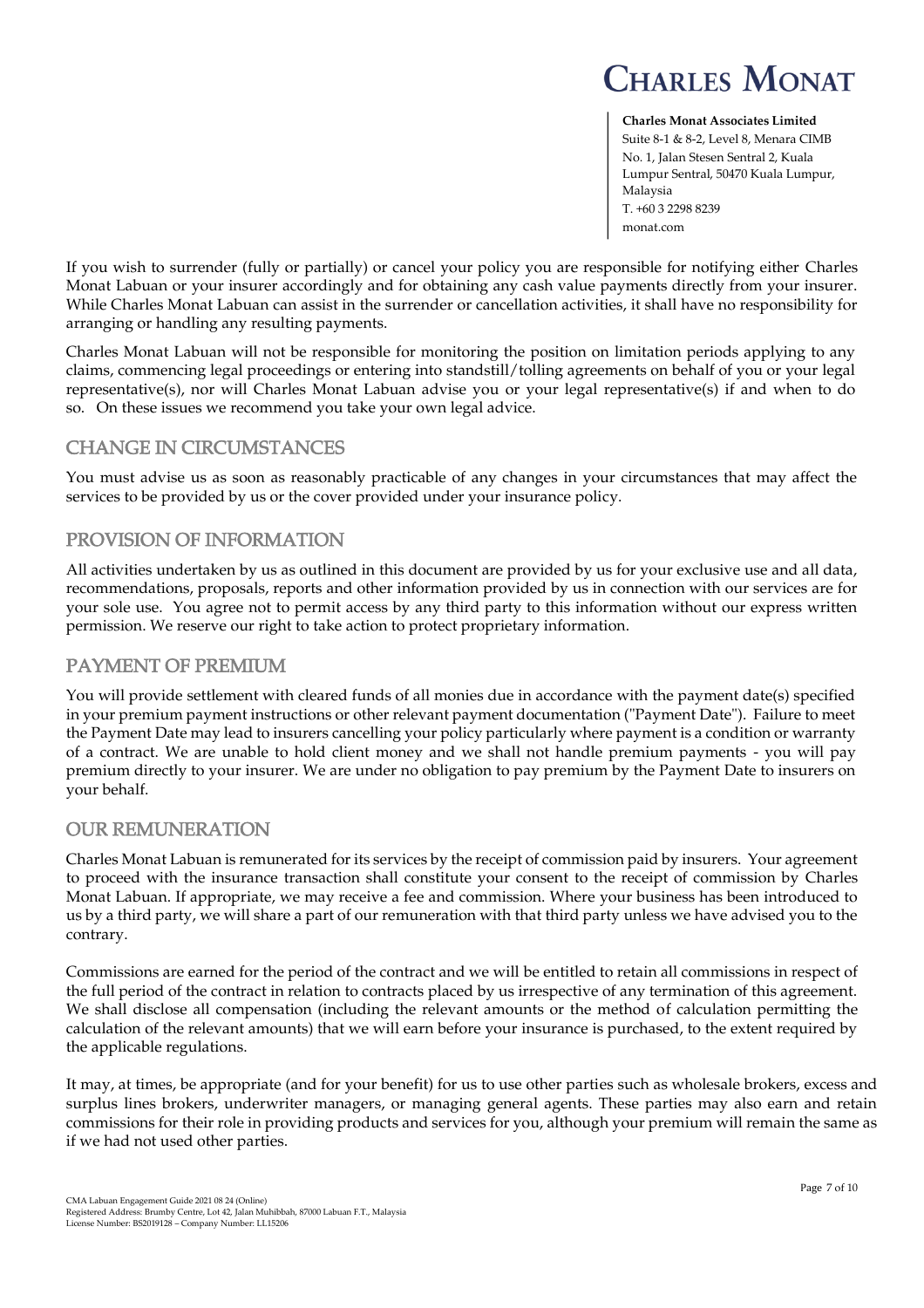

**Charles Monat Associates Limited** Suite 8-1 & 8-2, Level 8, Menara CIMB No. 1, Jalan Stesen Sentral 2, Kuala Lumpur Sentral, 50470 Kuala Lumpur, Malaysia T. +60 3 2298 8239 monat.com

#### *REMUNERATION FOR PRODUCT DEVELOPMENT*

*We or other Charles Monat companies may enter into service agreements with certain insurers in order to design*  and develop insurance products for our clients. Under these arrangements we may be paid by the insurers for the *services we provide to them in addition to any commissions we may receive for placing your insurance cover.* 

#### *CONTINGENT COMPENSATION*

*We or other Charles Monat companies may accept certain forms of contingent compensation in locations where they are legally permissible, and meet standards and controls to address conflicts of interest. Because insurers account for contingent payments when developing general pricing, the price our clients pay for their policies is not affected whether we accept contingent payments or not. If a client prefers that we not accept contingent compensation related to their account, we will request that the client's insurer(s) exclude that client's business from their contingent payment calculations.*

#### *FATCA*

*The Foreign Account Tax Compliance Act (FATCA) is a U.S. law aimed at foreign financial institutions and other financial intermediaries (including insurance companies and intermediaries such as brokers) to prevent tax evasion by U.S. citizens and residents through offshore accounts. In order to comply with FATCA, insurance companies and intermediaries must meet certain legal requirements. Insurance placed with an insurance company that is not FATCA compliant may result in a 30% withholding tax on your premium. Where FATCA is applicable to you, in order to avoid this withholding tax, we will only place your insurance with FATCA-compliant insurers and intermediaries for which no withholding is required unless you instruct us to do otherwise and provide your advance written authorization to do so. If you do instruct us to place your insurance with a non-FATCA compliant insurer or intermediary, you may have to pay an additional amount equivalent to 30% of the premium covering U.S. - sourced risks to cover the withholding tax. If you instruct us to place your insurance with a non-FATCA compliant insurer but you do not agree to pay the additional 30% withholding if required, we will not place your insurance with such insurer. Please consult your tax adviser for full details of FATCA.*

#### *LIMIT OF LIABILITY*

*Charles Monat Labuan's and/or its affiliates' aggregate liability to you (i.e. the life insured and any policyholder together) for breach of contract, negligence, breach of statutory duty or other claim arising out of or in connection with this agreement or the services provided hereunder shall be limited as follows:*

- *in respect of personal injury or death caused by Charles Monat Singapore's negligence, no limit shall apply;*
- *in respect of any fraudulent acts (including theft or conversion), wilful default or gross negligence by Charles Monat Labuan, no limit shall apply;*
- *in respect of other claims, the total aggregate liability of Charles Monat Labuan shall be limited to US \$10million; and*
- *subject to clauses (i) and (ii) above, in respect of the following losses: loss of revenue; loss of opportunity; loss of reputation; loss of profits; loss of anticipated savings; increased costs of doing business; or any other indirect or consequential loss, Charles Monat Labuan will have no liability in any circumstances.*

*Your direction to bind coverage and/or your payment related to your insurance placement will be deemed your signed, written agreement to be bound by the provisions of this section*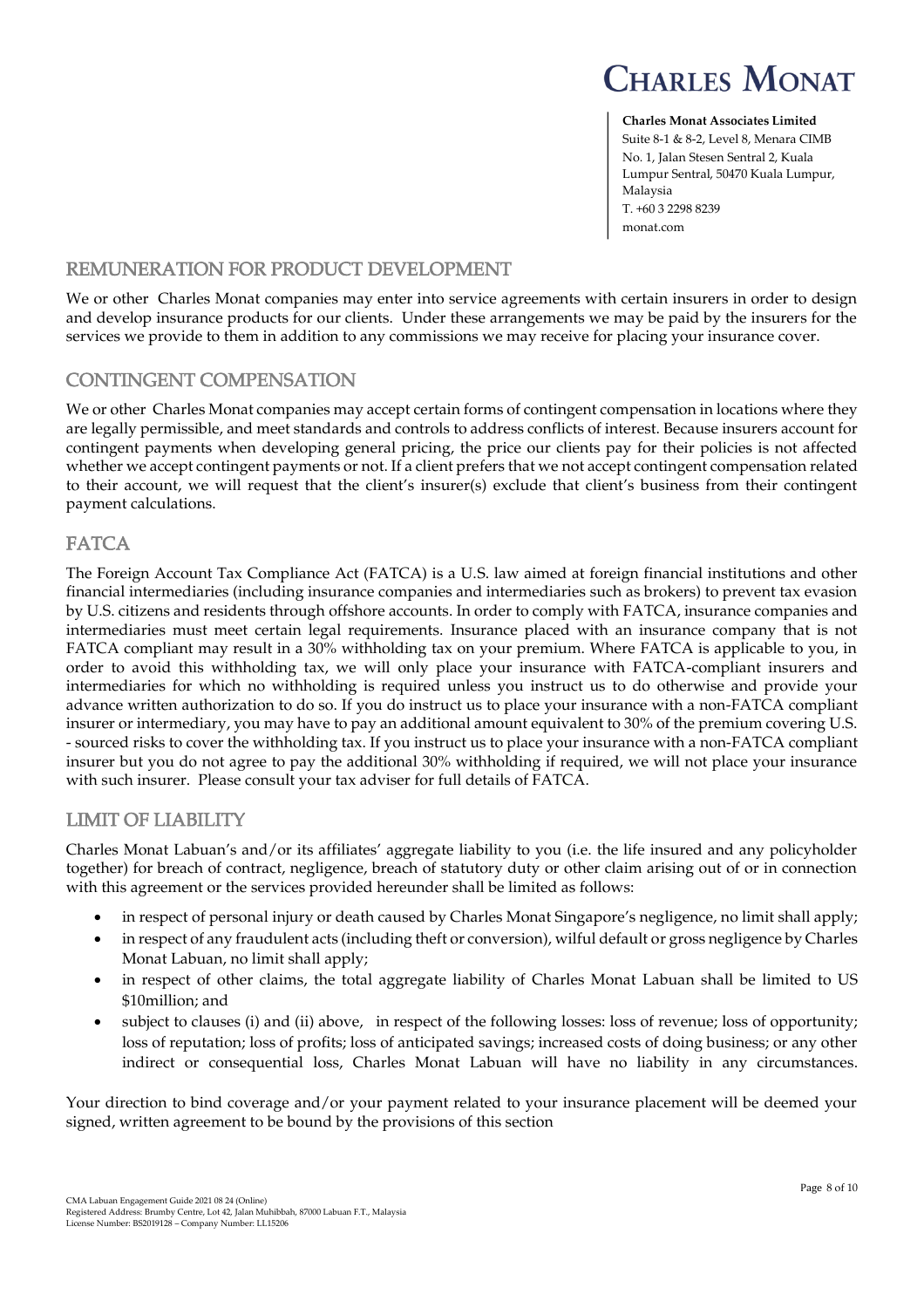**Charles Monat Associates Limited** Suite 8-1 & 8-2, Level 8, Menara CIMB No. 1, Jalan Stesen Sentral 2, Kuala Lumpur Sentral, 50470 Kuala Lumpur, Malaysia T. +60 3 2298 8239 monat.com

#### *OTHER REVENUE*

 *We provide services to insurers that are not directly related to the services provided to you and we receive usual and customary remuneration in recognition for those services.*

*This remuneration may be a management or administration fee or revenue based upon the profitability of insurance business placed with a given insurer over a specific period. These payments recognise the services we provide to the insurer over that given period.*

### *CLIENT MONEY*

*We will not hold client money – all payments (including payments of any insurance premiums to the insurer or collection of any claims against the insurer) will be made directly between you and the insurer. We will not make payments on your behalf or collect payments due from insurers on your behalf.* 

## *CONFIDENTIALITY AND DATA PROTECTION*

We will treat all information we hold about you as private and confidential, at all times. We will not disclose any *information we hold about you to others except:* 

- *to the extent we are required to do so by law or a regulator;*
- *where it is necessary to do so in order to provide our services to you (which might involve us disclosing information which you consider confidential or sensitive, to insurers);*
- *within Charles Monat for matters connected with the management, development or operation of Charles Monat's business; or*
- *at your request or with your consent.*

*You agree that we and other companies in our group may hold and process any personal information we hold about you (including sensitive personal data such as medical records) in accordance with our Privacy Policy, which is available at [www.monat.com/privacy.](http://www.monat.com/privacy) Where you disclose personal information to us which concerns individuals other than you (including sensitive personal data such as medical records), you will ensure that you obtain all necessary consents so that the personal data you provide to us can be lawfully used or disclosed by us in the manner and for the purposes anticipated by this document.*

#### *ETHICAL BUSINESS PRACTICE*

*We do not tolerate unethical behaviour either in our own activities or in those with whom we seek to do business. We will comply with all applicable laws, rules, regulations and accounting standards.*

#### *CONFLICTS OF INTEREST*

*Circumstances may arise where we may find we have a conflict of interest or otherwise have a material interest in or related to a matter in respect of which we are acting. For example, we may find that the interests of two of the clients for whom we act conflict.*

We have conflict management procedures and we seek to avoid conflicts of interest but where a conflict is *unavoidable we will explain the position fully and manage the situation in such a way as to avoid prejudice to any party. The insurance market is complex and there could be other relationships not described here which might create conflicts of interest. Whatever the circumstances, we will act in your best interests; and, if a conflict arises for which there is no practicable solution, we will withdraw unless you wish us to continue to act for you and provide us with your written consent to that effect.*